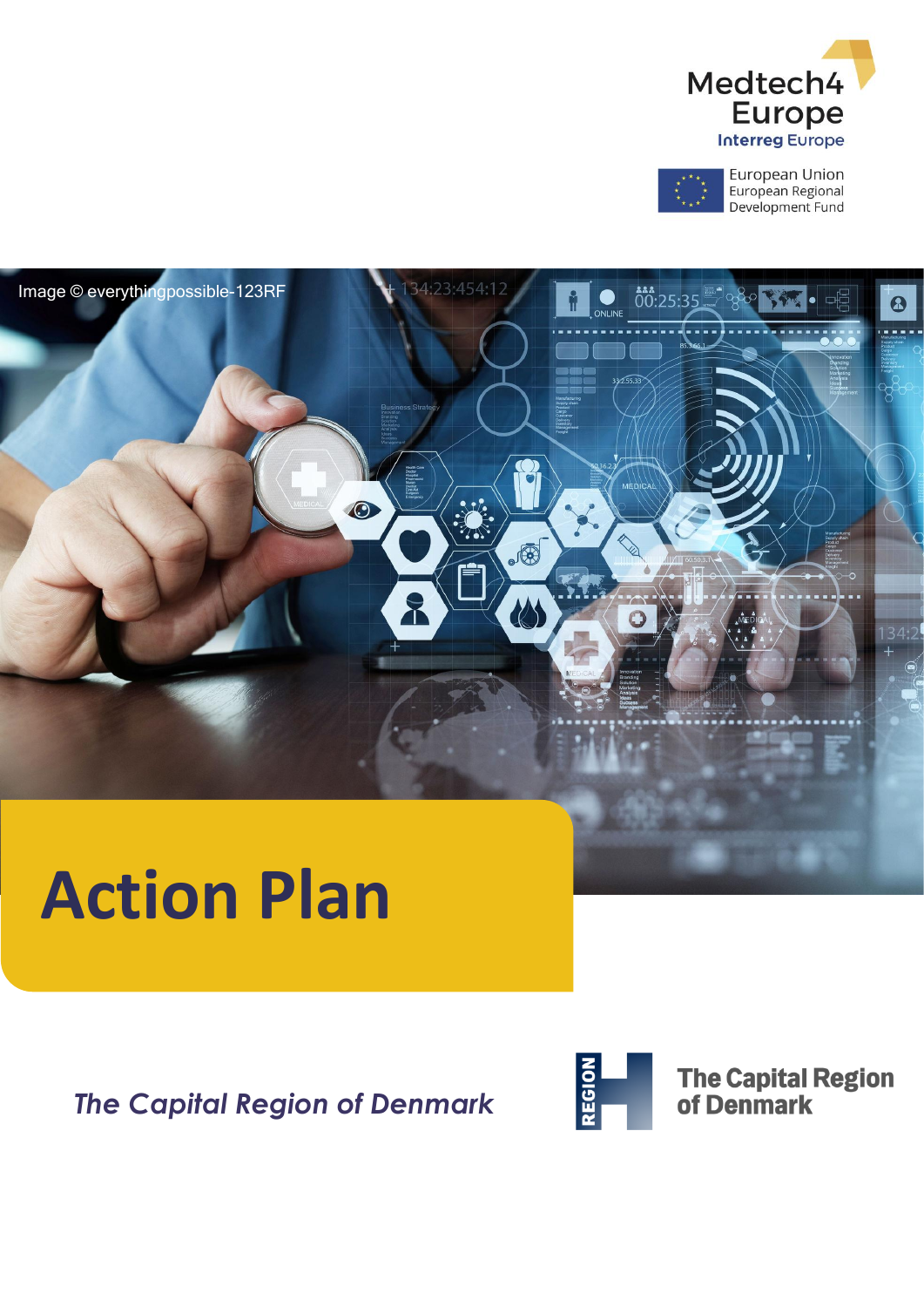

# **PART I — GENERAL INFORMATION**

Project: Medtech4 Europe — 'Optimising the impact of public policies in favour of research and innovation facilities in the field of medical technologies'

Partner organisation: The Capital Region of Denmark

Country: Denmark

NUTS2 region: Hovedstaden

Contact person: Rasmus Fält

Email address: Rasmus.Faelt@regionh.dk

Phone number: +45 29 77 95 68

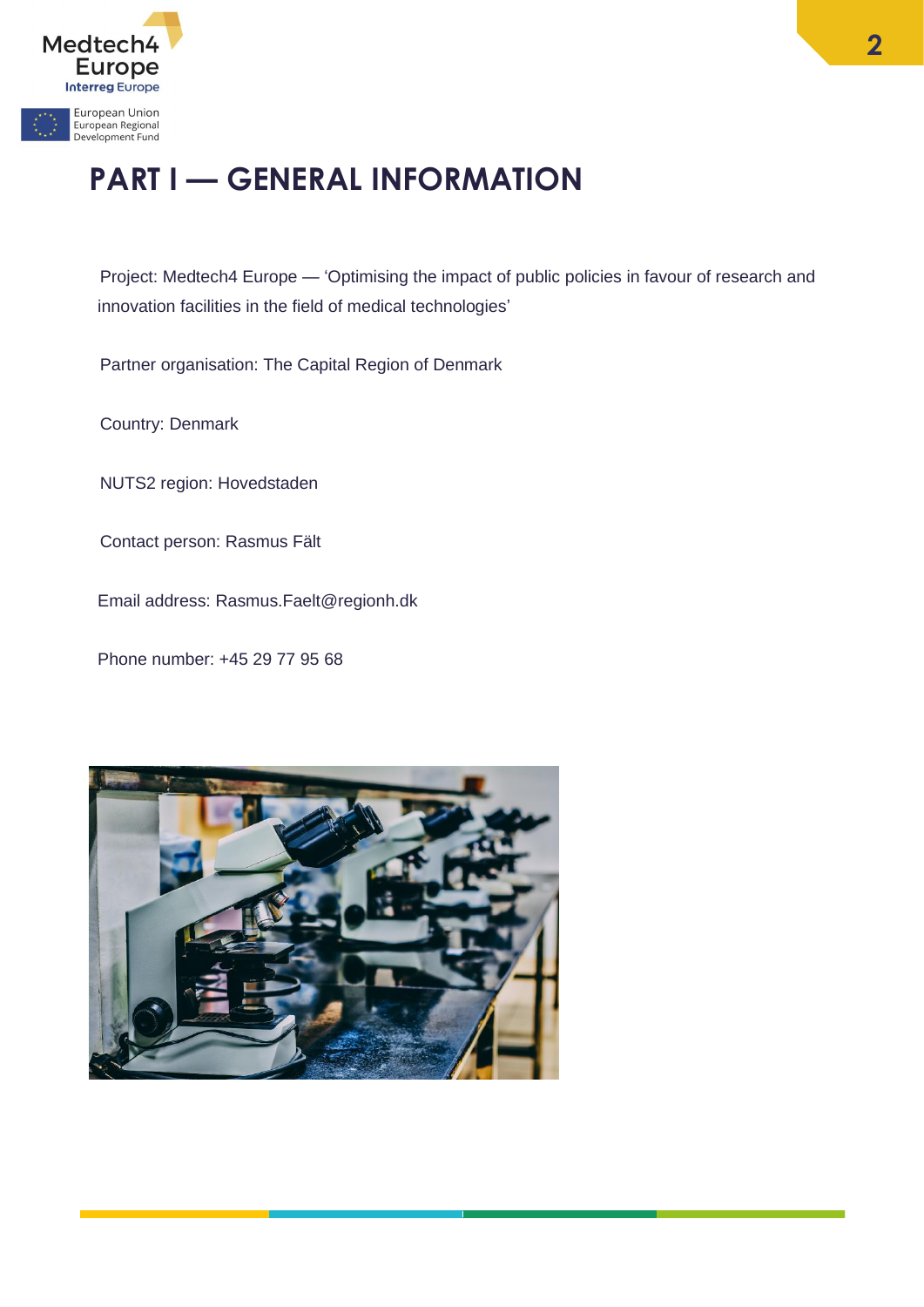

# **PART II — POLICY CONTEXT**

- The action plan aims to impact  $□$  investment for a growth and jobs programme,
	- ☐ the European Territorial Cooperation programme,
	- $\boxtimes$  other regional development policy instruments.

A region for the next generation — The Regional Development Strategy 2020–2023

The Regional Development Strategy for the Capital Region of Denmark focuses on four themes. Based on the main tasks, the regions in Denmark are (partly) responsible for the following: (1) sustainable and efficient transport; (2) a balanced climate and environment; (3) education for the future; and (4) new possibilities for a healthy life. More than 30 per cent of Danish citizens live in the Capital Region of Denmark (1.8 million people), covering an area of just 6 per cent of the total landmass of the country. The population will grow by 120.000 when we reach the year 2030. The challenges addressed are also in line with the UN Sustainable Development Goals.

The huge challenges in these four themes shall be solved and addressed through drivers such as

- innovation,
- partnerships, and
- internationalisation.

The regional ambition for the theme 'new possibilities for a healthy life' is to do the following:

- Strengthen innovation and research to offer the citizens the newest treatment, which also involves more digital solutions carried out closer to the patient
- Strengthen access to data so as to develop and unleash the potential of artificial intelligence and more personalised medicine to reach our goals of treating patients more individually (and closer to their homes) and, at the same time, secure more efficient diagnosis and use of the limited resources of healthcare professionals
- Increase health through a strong effort on prevention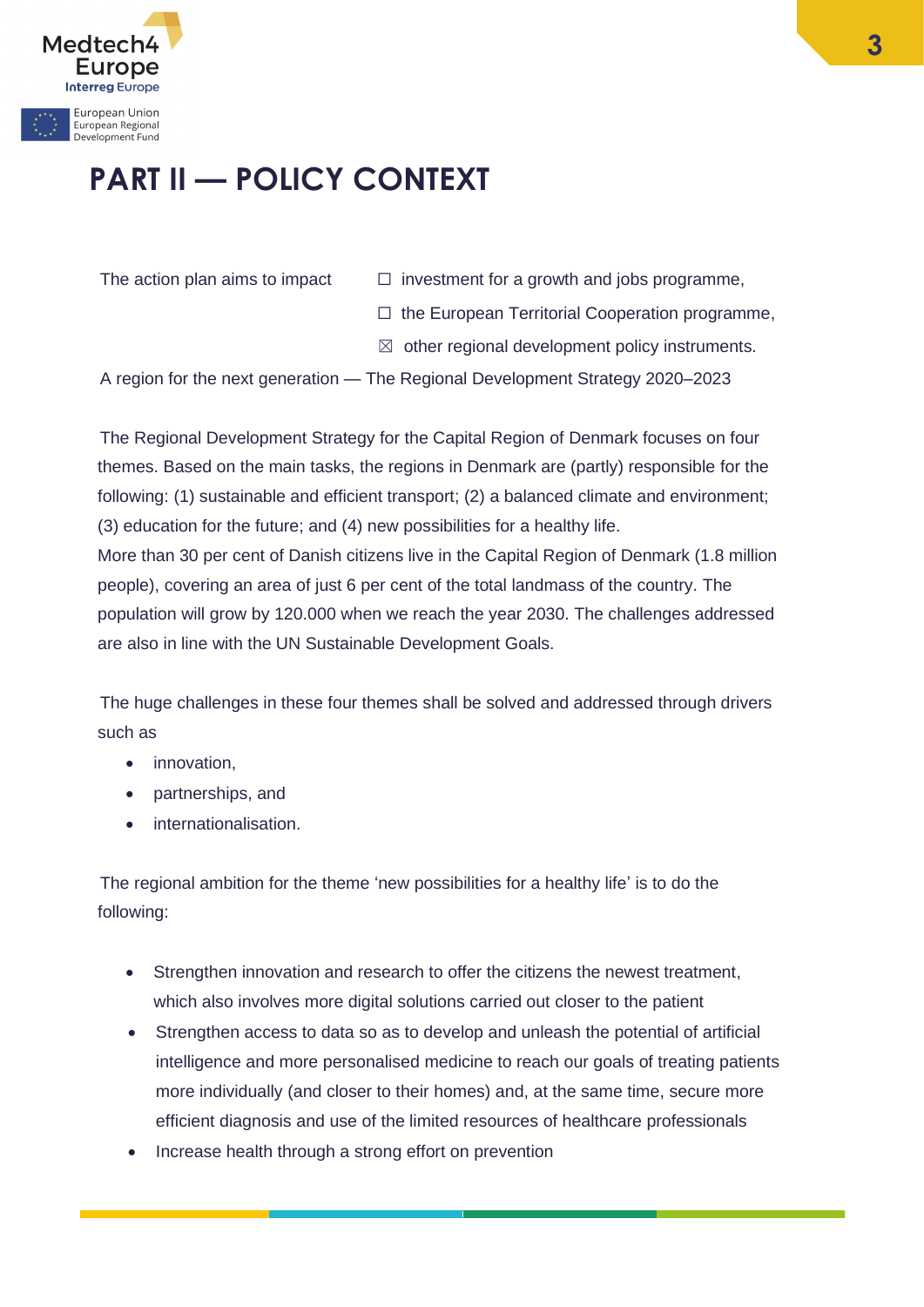These three ambitions as well as the abovementioned drivers are inspired by the Medtech4 Europe project, among others. With a growing and more elderly population as well as more complex diseases, more empowered patients, and scarce resources to overcome these challenges, the Capital Region of Denmark is facing the same problems as other places in Europe. It is therefore necessary to examine how other regions around the world solve these problems as well as to be inspired by and engage in specific partnerships together.

In the project, we have seen different facilities, specific digital, high-tech, and researchbased solutions, and different incentives, governance structures, partnerships, etc., all of which inspire us to cooperate to solve these challenges. To be specific, we want to strengthen cooperation in and the infrastructure of the ecosystem to develop more medtech research and innovation. We will establish more public–private partnerships, with strong matches among hospitals and start-ups, small- and medium-sized enterprises (SMEs), and larger corporations. We need to strengthen hospitals' engagement in developing solutions to their identified needs. In addition, we need to strengthen 'the way in' to the healthcare system, especially for start-ups and SMEs, to help the industry relate their products to the most pressuring needs.

We are therefore pleased to see that the key learning points of the Medtech4 Europe project have been included in the work program under the theme 'new opportunities for a healthy life', where we have actions on both 'one point of entry (smooth, fast, and transparent access advice on research and innovation support)' and 'new strategy (mission-driven roadmap linking research and innovation, with a focus on citizen and patient value)'.

The Regional Development Strategy was created in 2020 after the Danish National Business Promotion Act (2018) amended the Danish innovation and business promotion system. Where the regions previously had a strong focus on the broader scope of growth for SMEs, the regions now must focus exclusively on the regional tasks within environment, mobility, education, and health.

#### **Regional Context**

Medtech<sup>2</sup>

Europe **Interreg Europe** European Union European Regional<br>Development Fund

> Denmark is one of the most specialised life science countries in Europe, with (amongst other relevant factors in the country) the most employees in the pharmaceutical industry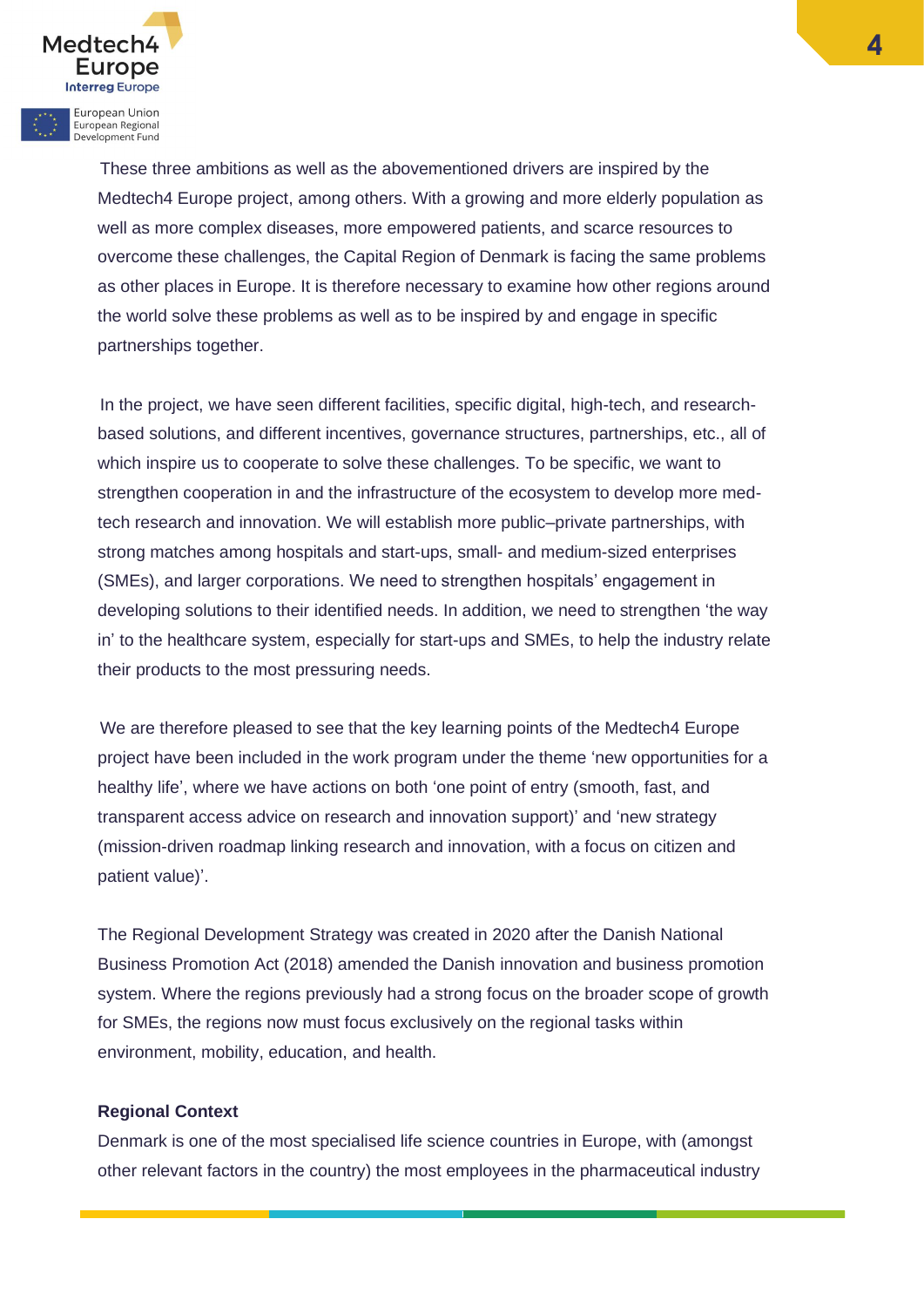per million inhabitants. The Danish life science ecosystem contains more than 160 pharmaceutical and biotech companies and 40,000 employees. Six out of ten of all the life science companies in Denmark are located in the Capital Region of Denmark. The entire life science industry thus has a greater connection to the capital than the rest of the business community, where just over 36 per cent of the companies are located in the metropolitan area. Furthermore, Denmark is the leading country in biotech R&D and clinical trials per capita in Europe. Denmark's public sector is currently investing €5.6 billion in building and renovating sixteen hospitals, of which six are brand-new super hospitals. Around 20 per cent of this investment is reserved for IT, med-tech devices, and clinical equipment.

The Capital Region of Denmark includes seven hospitals and is the location of seven out of the eight Danish universities. The fact that the region is located close to the Swedish region Skåne makes close binational collaboration possible, which helps to strengthen the region's innovative work. To realise the potential of close international cooperation, two cooperation platforms have been created – Greater Copenhagen and Medicon Valley Alliance. Greater Copenhagen is a collaborative organisation promoting growth and development in the largest Nordic metropolitan area, encompassing 4.3 million citizens in Southern Sweden and Eastern Denmark, and Medicon Valley Alliance is a bi-national life science cluster spanning the island of Zealand in Eastern Denmark and the Skåne region of Southern Sweden.

#### **Medical Technology in the Capital Region of Denmark**

Medtech<sup>2</sup>

Europe **Interreg Europe** European Union European Regional Development Fund

> Given Denmark's strength in the life science industry and the presence of strong collaboration platforms, a strong and constantly evolving med-tech ecosystem spans across the neighbouring regions. Therefore, a rich life science heritage and pioneering spirit continues to attract many successful companies. These companies include Ferring, Genmab, Baxter Gambro, GN Hearing, Novozymes, and Chr. Hansen as well as many innovative Danish and Swedish life science SMEs that continue to energise the area.

The Capital Region of Denmark is home to more than two hundred medical companies which conduct R&D and/or production, most of which are in the market of med-tech: disposables, diagnostics, hearing devices, and assistive technology.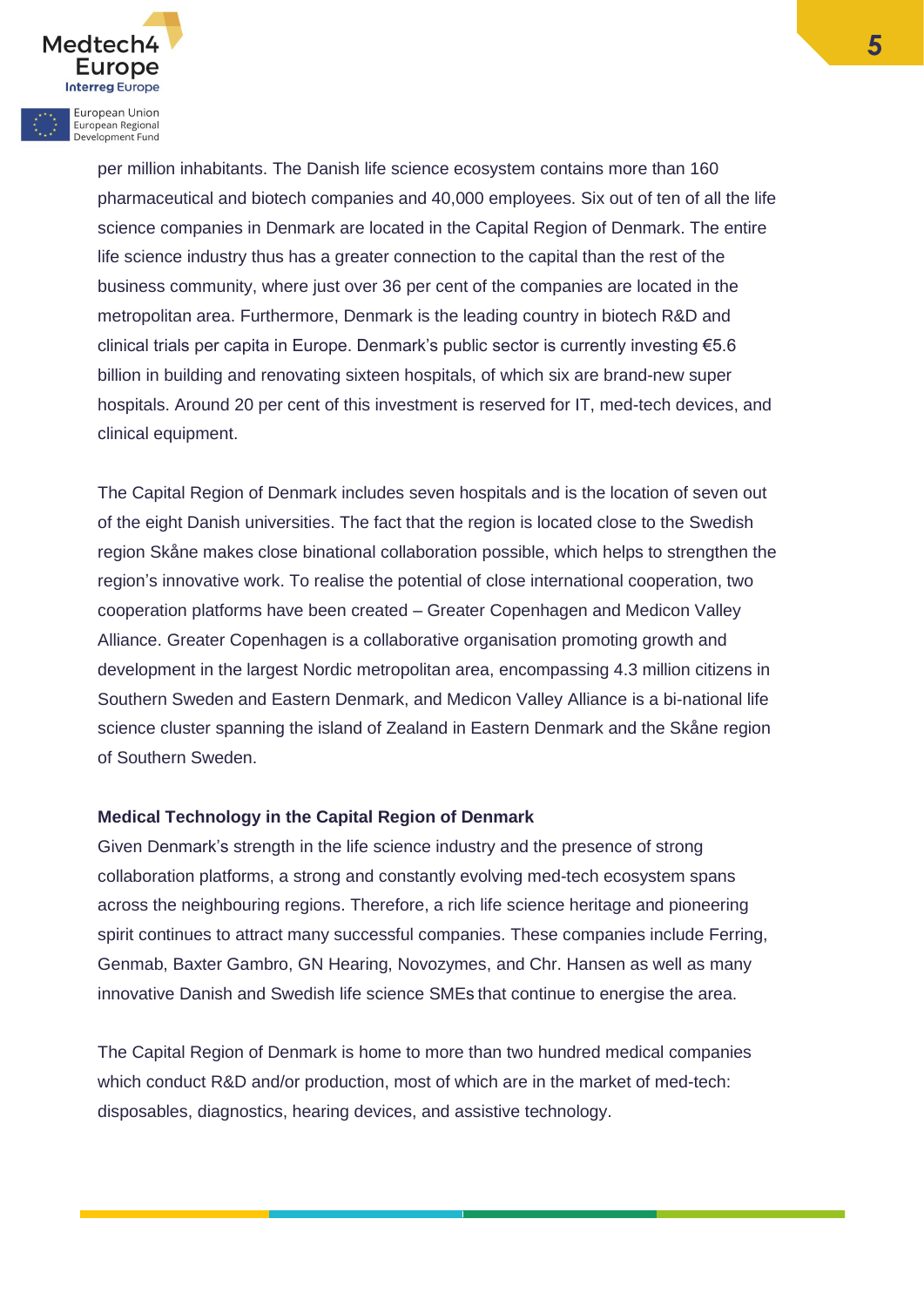

#### **Focus of the Action Plan**

This action plan addresses a sector, 'medical technology', that covers many different products, all intended to perform therapeutic or diagnostic actions on human beings to improve health. Medical technology is a regulated EU sector (2017/745, 2017/746) and covers the following:

- Medical devices (MDs), which are products, services or, solutions that prevent, diagnose, monitor, treat, and care for human beings by physical means
- In vitro diagnostics (IVDs), which are non-invasive tests used on biological samples (e.g. blood, urine, tissues) to determine the status of one's health
- Tools and services for digital health and care, depending on sectorial definition and regulatory status

The plan is to strengthen the hospitals' ability to identify clinical needs and facilitate further work with such needs towards direct implementation, spinout, or technology transfer. This is done both through the development of tools for use by health professionals and the strengthening of units that facilitate innovation and technology transfer work today – inspired by the Brightlands Maastricht Health Campus and their Knowledge Transfer Office (Province of Limburg), among others.

In addition, the action plan focuses on improving accessibility to hospitals for SMEs by building the relevant competencies in a unit to identify the relevant technologies and to link these to the needs of the hospitals. These relevant competencies should include legal competencies, innovation, research, funding, and links to procurement – inspired by the Brightlands ecosystem and MedLim (Province of Limburg) as well as Health Capital Helsinki and the Upgraded Community (Helsinki Region), among others.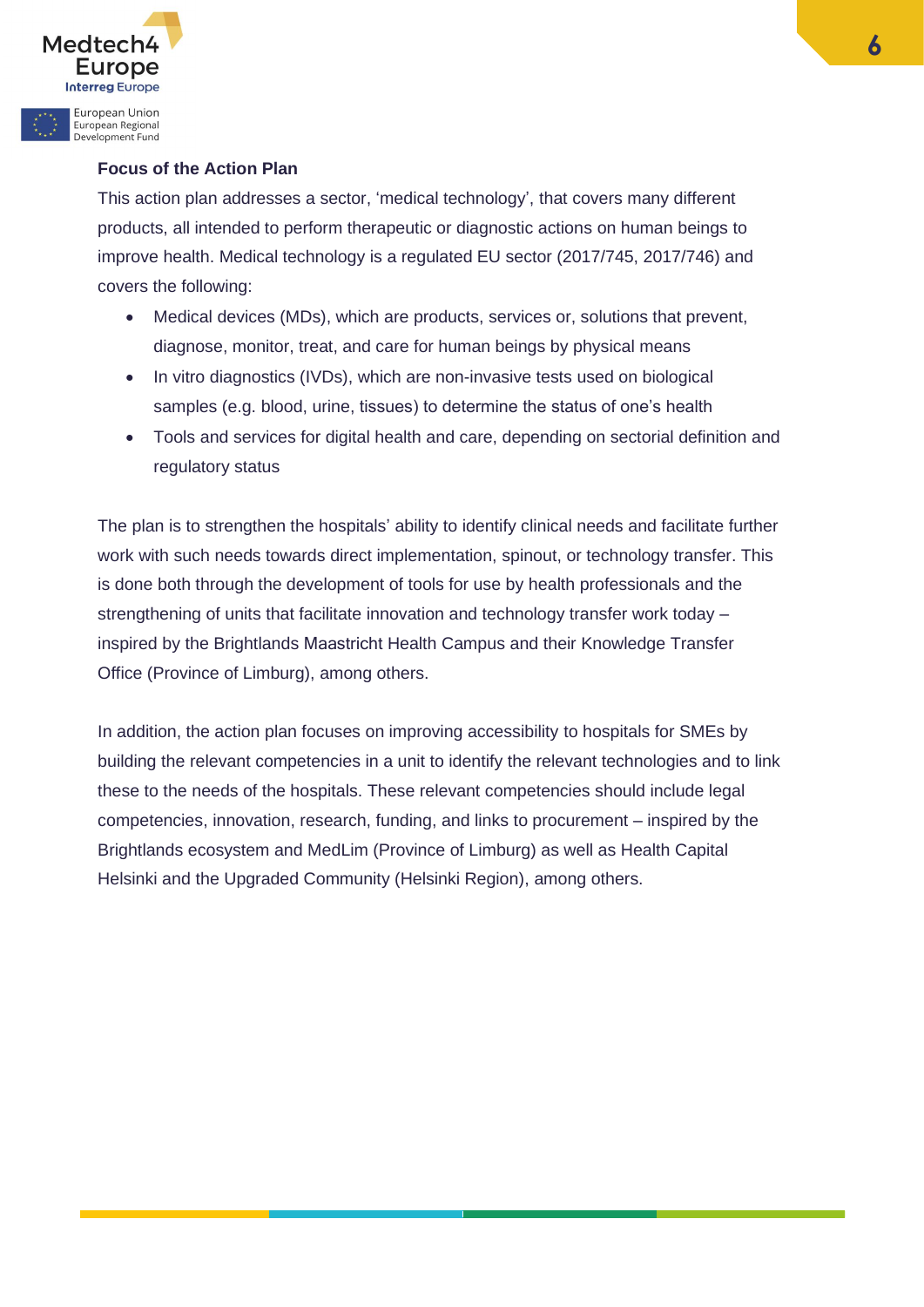

# **PART III — DETAILS OF THE ACTIONS ENVISAGED**

## Action 1: Improve Hospital Openness to SME Product Development

#### 1. **Relevance to the Project**

The action is part of the Regional Development Strategy theme on 'new possibilities for a healthy life' under the work program actions 'one point of entry (smooth, fast, and transparent access advice on research and innovation support)' and 'new strategy (mission-driven roadmap linking research and innovation, with a focus on citizen and patient value)'.

The inspiration for this action mainly derives from the Brightlands ecosystem and, in particular, their MedLim initiative, both situated in the Province of Limburg, Maastricht. The Medtech4 Europe project partnership and stakeholders visited Maastricht and gained first-hand knowledge and connections with the Maastricht Health Campus, part of Brightlands's ecosystem.

The Maastricht Health Campus was founded as a triple-helix initiative by the Province of Limburg, the Maastricht University Hospital (MUMC+), and Maastricht University to create an environment of research and business cooperation to face the challenges in the med-tech industry in the region.

Brightlands is a community made up of nearly twenty thousand ambitious researchers, entrepreneurs, and students who work on open innovation (i.e. sharing their knowledge and inventions with one another) and focus on global challenges in health, sustainability, nutrition, and digitisation. It is an open innovation ecosystem with rapidly growing campuses as a home to state-of-the-art facilities as well as fundamental and applied research offered to scientists, entrepreneurs, students, and investors. Together, they create new chances and solutions in sustainability and health that are environmentally sound (business wise) and socially positive.

Maastricht Health Campus has a broad mix of tenants, consisting of world-leading multinationals, innovative SMEs, high-potential start-ups, public–private knowledge institutes, and educational institutions at academic, undergraduate, and further education levels as well as a group of specialist service providers. It is a company and has three shareholders: the Province of Limburg, Maastricht University, and MUMC+.

The latest initiative taken by Brightlands is MedLim, a start-up accelerator, which is the main source of inspiration for this action. The MedLim start-up program accelerates start-ups that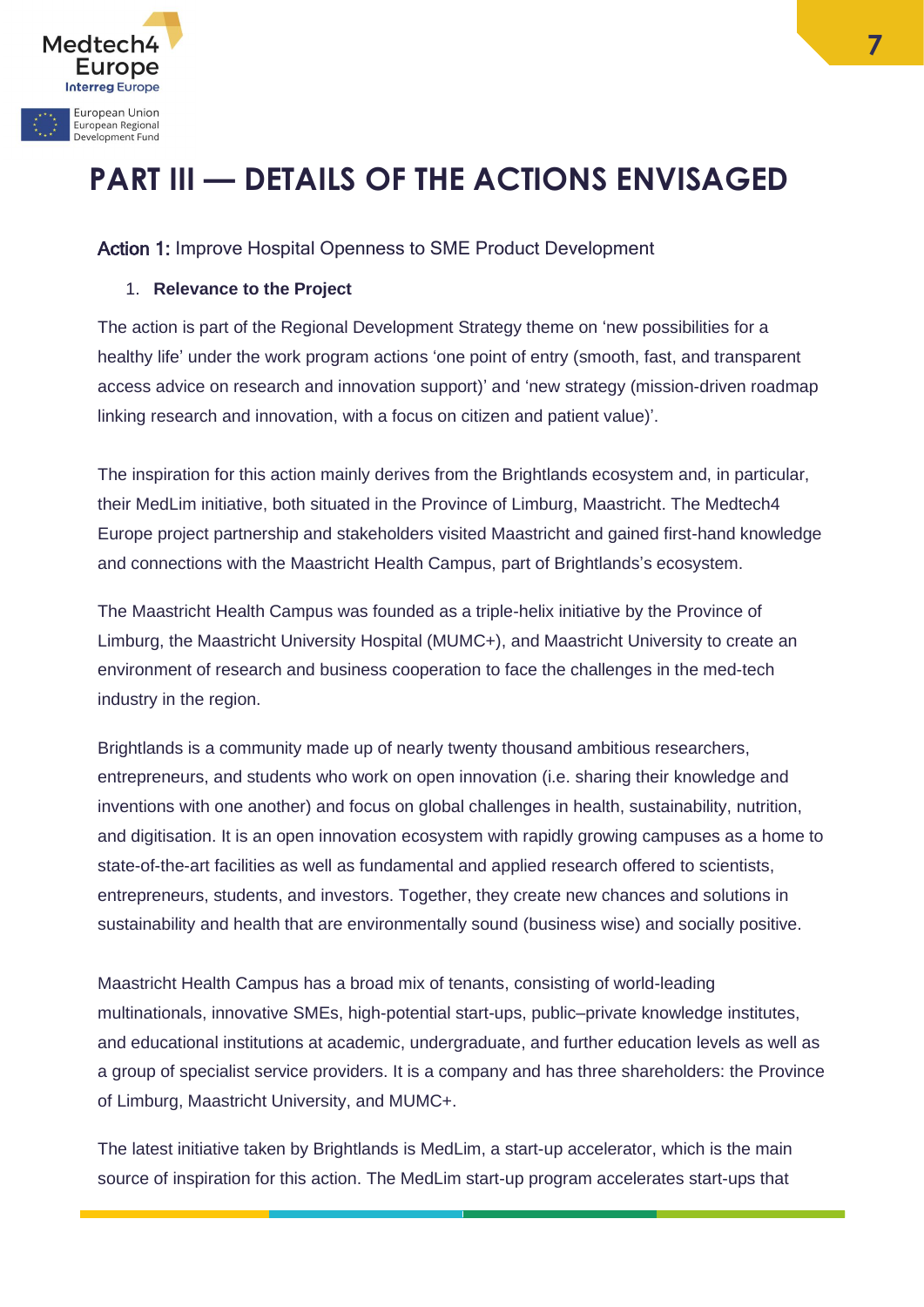want to bring new medical devices and/or technology to the global market. MedLim is unique as it provides support by world-class experts in the fields of business, medical device development, regulatory IP, and financing. The MedLim program has been initiated by four parties: Medtronic, Brightlands, Maastricht University, and LIOF (the regional development company of the Province of Limburg). These founding partners together provide unique and profound experience and knowledge to help start-ups.

The key takeaway from the study visit was the close collaboration of researchers and healthcare professionals at the university and the hospital who – together with research, development, and innovation (RDI) infrastructures and start-ups, SMEs, and larger companies – can benefit greatly from such close collaboration. However, this collaboration needs support for facilitation, infrastructure, and relationship building, all of which we saw in the Brightlands ecosystem, MedLim, and the Maastricht Health Campus. Some discussions of the study visit can be found in the 'Innovation Origins' article by Milan Lenters [\(https://innovationorigins.com/medical](https://innovationorigins.com/medical-startups-need-more-guidance-innovation-is-currently-being-thrown-away/)[startups-need-more-guidance-innovation-is-currently-being-thrown-away/\)](https://innovationorigins.com/medical-startups-need-more-guidance-innovation-is-currently-being-thrown-away/).

Other good practices from Medtech4 Europe that have been part of the starting point for this action are as follows:

- Health Capital Helsinki and the Upgraded Community (Helsinki Region)
- TestBed and CleverHealth Network (Helsinki Region)
- RDI projects labelled by competitiveness clusters (Auvergne Rhone Alpes)
- Ecosistema Innovazione Lecco (Lombardy)
- Clinical Investigation Center for Technology Innovation (CIC-IT) (Auvergne Rhone Alpes)
- Public pre-commercial procurement (Lombardy)
- Regional specialised observatories (Upper Silesia)

#### 2. **Nature of the Action**

Medtech<sup>2</sup>

Europe **Interreg Europe** European Union European Regional Development Fund

> The main objective of Action 1 is to set up a regional unit to facilitate collaboration between hospitals and businesses. The regional collaboration unit should function as a 'one-stop shop' for companies and especially focus on SMEs, which usually do not have connections with hospitals or experience in how to work with public authorities. The unit's main tasks are the following:

- Act as the first contact point for private companies and institutions looking for collaboration within the regional hospitals
- Search for relevant technologies, products, and companies
- Locate relevant persons, clinics, and/or hospitals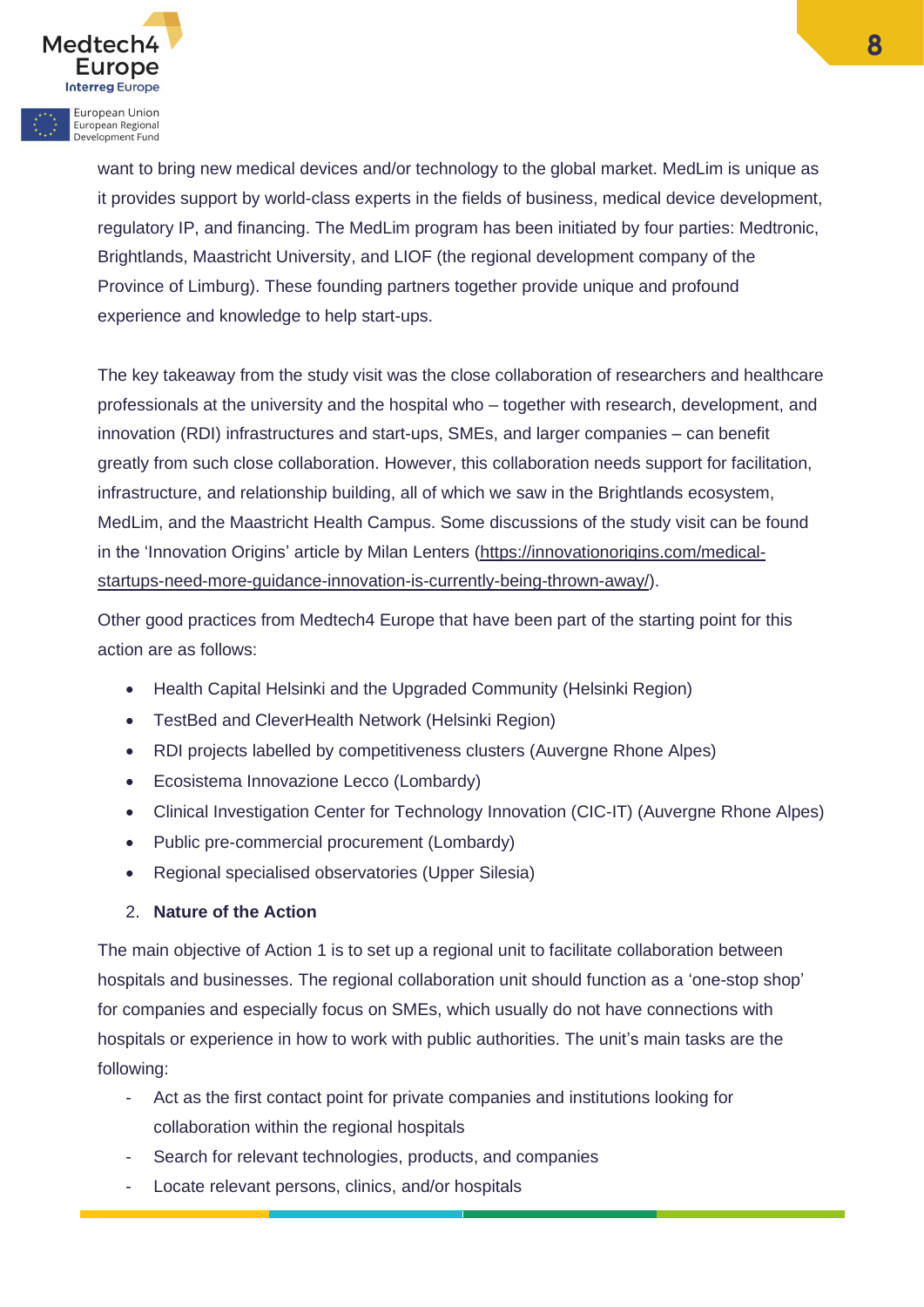

- Set up a systematic framework for collaborations
- Support access to data (digital) infrastructures and regulatory authorities
- Monitor the progress of the individual collaborations
- Act as a bridge between pilot projects to procurement
- 3. **Stakeholders Involved** *(Please indicate the organisations in the region that are involved in the implementation of Action 1 and explain their roles.)*

#### The Unit of Health Research and Innovation — The Capital Region of Denmark

This unit is expected to be the owner of the new collaboration unit. It already has most of the services needed for the collaboration unit and, most importantly, is located inside the regional organisation, which leads to more direct collaboration with the hospitals.

#### The Regional Hospitals

In close cooperation with the Unit of Health Research and Innovation, the seven regional hospitals will act as testbeds and sparring partners for the private companies.

The Danish Life Science Cluster (will be established in 2021), the Copenhagen Business Hub, and the Healthtech Hub Copenhagen

These will act as enrolment agents for the SMEs into the action, supporting the collaboration unit in searching for relevant technologies, products, and companies.

#### 4. **Time Frame**

The action/project should be planned with a three-year time frame, with the possibility to extend depending on the success of the original project since it is unlikely that the action will be selfreliant after just three years.

#### 5. **Indicative Costs** *(Please estimate the costs related to the implementation of Action 1.)*

The costs will be around 400,000 EUR (1,000,000 DKK) a year, in total 1,200,000 EUR in the first three-year period.

#### 6. **Indicative Funding Sources**

The Regional Development Strategy will not have any funds for the theme on 'new possibilities for a healthy life'. The funds for this action will have to come from private or national parties, such as the Danish Industry Foundation, the Novo Nordisk Foundation, or the Danish Board of Business Development.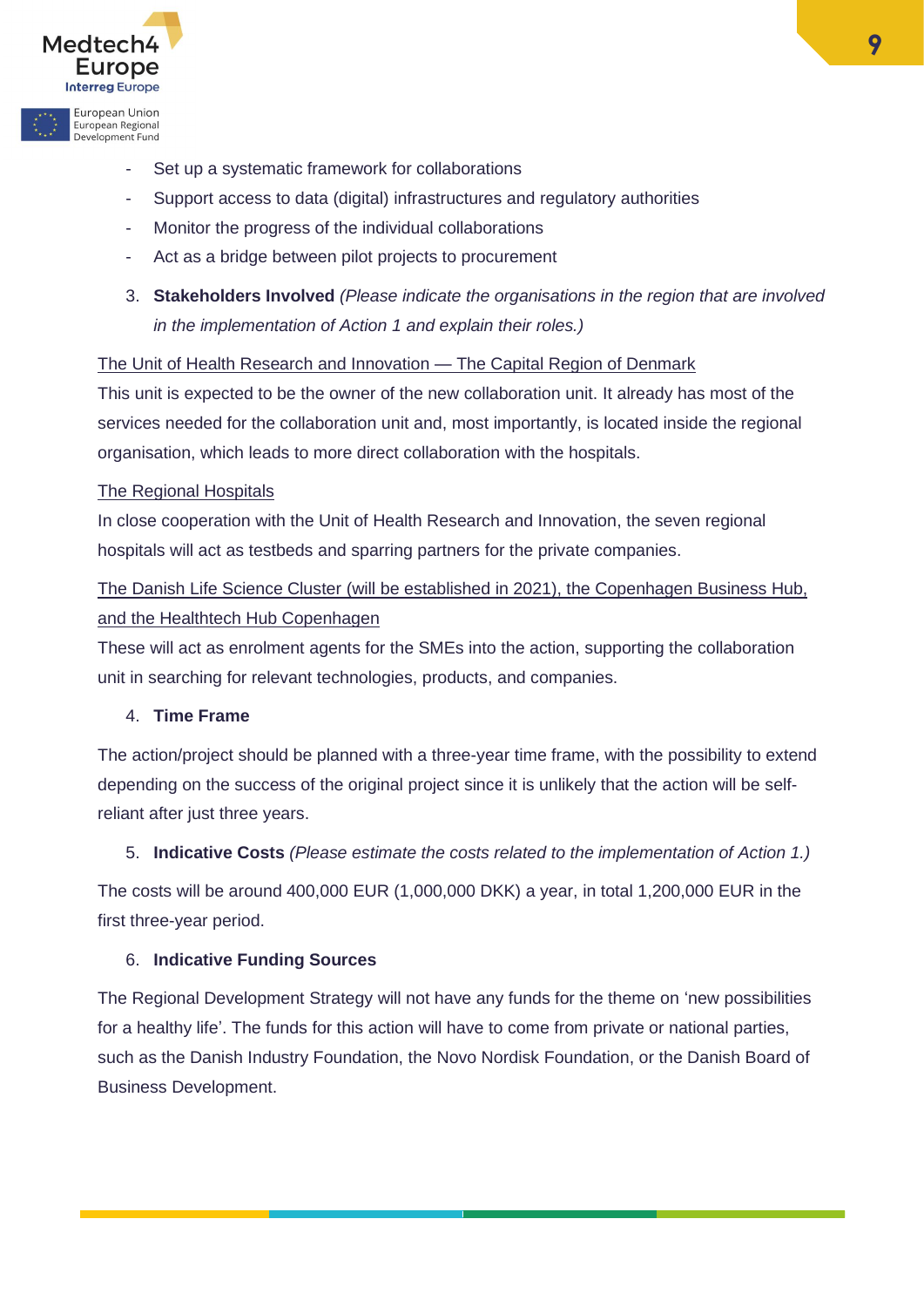

European Regional<br>Development Fund

# **Action 2**: More Spinout and Technology Transfer Activities from the Hospitals

## 1. **Relevance to the Project**

The action is part of the Regional Development Strategy theme on 'new possibilities for a healthy life' under the work program actions 'one point of entry (smooth, fast, and transparent access advice on research and innovation support)' and 'new strategy (mission-driven roadmap linking research and innovation, with a focus on citizen and patient value)' – inspired by, again, the Brightlands ecosystem (for more general information on Brightlands, see Action 1).

The first action will focus on SMEs' access to regional hospitals, while the second action will focus on the hospitals' ability to turn their know-how, knowledge, and scientific research into spinout and technology transfer activities. Therefore, this action is mainly inspired by different places in the Brightlands ecosystem – the Health Campus Knowledge Transfer Office and their valorisation experts.

This office and their valorisation guideline for Maastricht University and MUMC+ researchers act as a highway for technology transfer, turning excellent research results into products, processes, and/or services for the good of society, physicians, and patients. The focus on IP, licensing, and spinout to start-up is the main source of inspiration as well as a key takeaway from the visit during the Medtech4 Europe project.

Other good practices from Medtech4 Europe which should be mentioned as resources for inspiration are the following:

- RDI projects labelled by competitiveness clusters (Auvergne Rhone Alpes)
- Public pre-commercial procurement (Lombardy)
- Regional specialised observatories (Upper Silesia)
- Easytech Program (technological transfer for SMEs) (Auvergne Rhone Alpes)
- Technology transfer through shared equipment (Auvergne Rhone Alpes)
- 2. **Nature of the Action** (*Please describe precisely the content of Action 2. What are the specific activities to be implemented?*)

To improve the openness of the hospitals, we plan to implement multiple solutions which improve the chances of spinout success and technology transfer to already-established SMEs and larger corporations. The activities should improve the focus on both spinout and technology transfer in the following areas: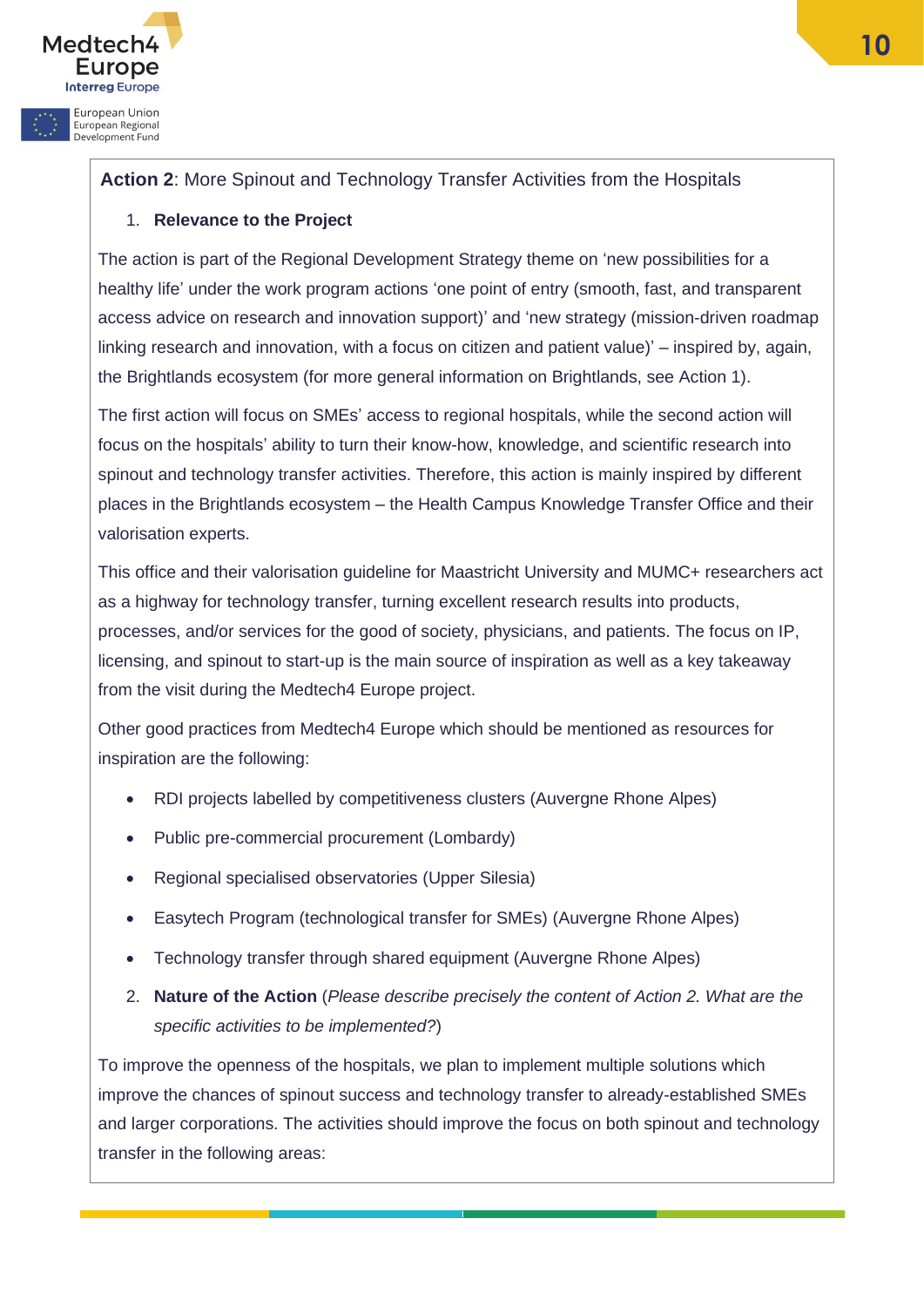

European Regional<br>Development Fund

- a) Identification of clinical needs (research of knowledge and solutions available)
- b) Facilitation of prototyping
- c) Agile creation of spinouts
- d) Search for relevant SMEs/corporations for knowledge/solution transfer
- e) A systematic agreement regime for spinouts and knowledge transfer

#### 3. **Stakeholders Involved**

#### The Unit of Health Research and Innovation - The Capital Region of Denmark

With the takeover of the regional Technology Transfer Office in August 2020, the Unit of Health Research and Innovation is an obvious location for the second action. This unit will be the main actor in the action, merely using the other stakeholders as supporting parties.

## 4. **Time Frame**

The time frame will be running as the action will not be modelled as a project since it will be part of the new working processes of the Technology Transfer Office.

## 5. **Indicative Costs**

The action will be within the budget of the already-established Technology Transfer Office.

#### 6. **Indicative Funding Sources**

No additional funding will be needed.